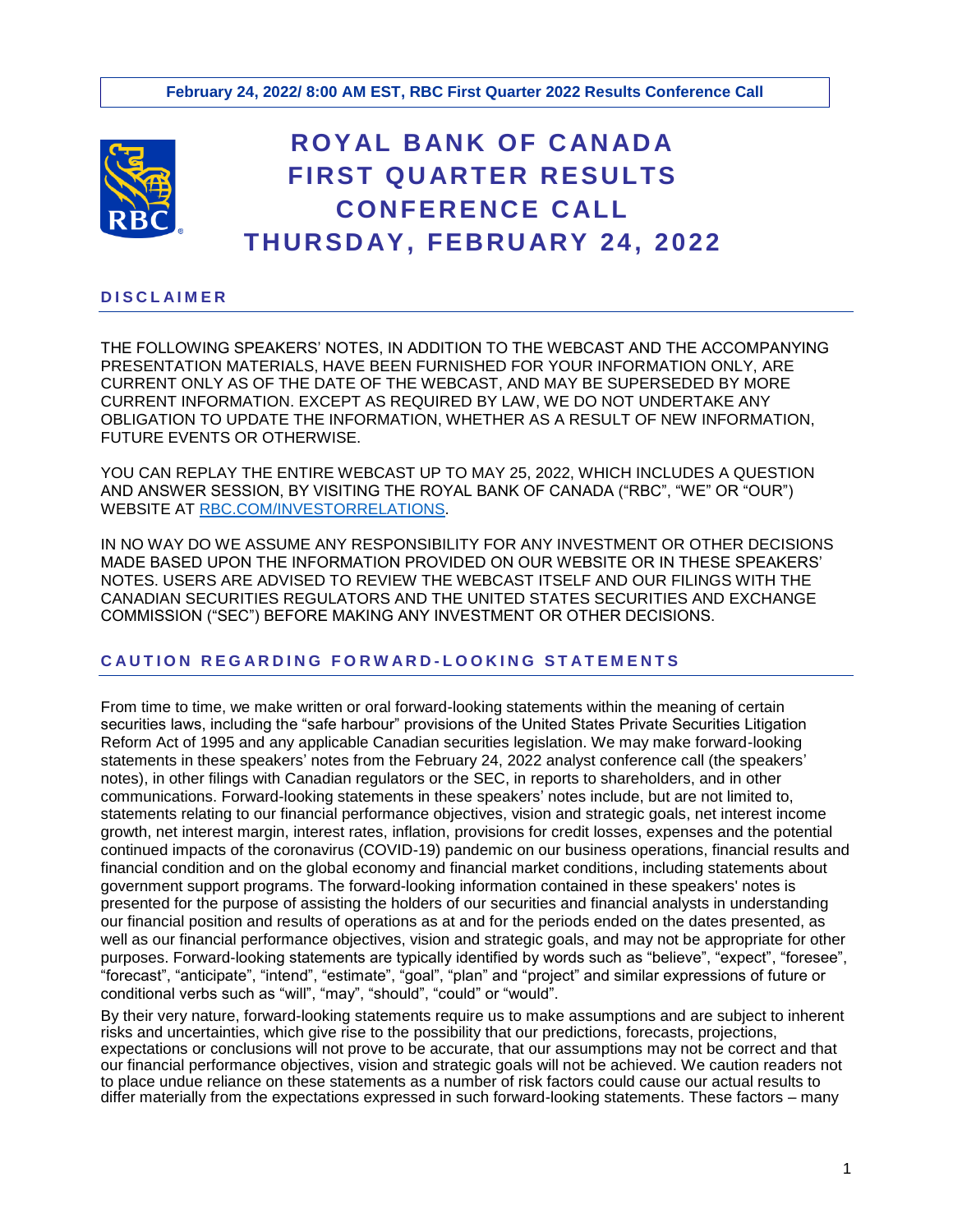of which are beyond our control and the effects of which can be difficult to predict – include: credit, market, liquidity and funding, insurance, operational, regulatory compliance (which could lead to us being subject to various legal and regulatory proceedings, the potential outcome of which could include regulatory restrictions, penalties and fines), strategic, reputation, competitive, legal and regulatory environment, and systemic risks and other risks discussed in the risk sections and Impact of COVID-19 pandemic section of our annual report for the fiscal year ended October 31, 2021 (the 2021 Annual Report) and the Risk management section of our Q1 2022 Report to Shareholders; including business and economic conditions, information technology and cyber risks, environmental and social risk (including climate change), digital disruption and innovation, Canadian housing and household indebtedness, geopolitical uncertainty, privacy, data and third party related risks, regulatory changes, culture and conduct, the business and economic conditions in the geographic regions in which we operate, the effects of changes in government fiscal, monetary and other policies, tax risk and transparency, and the emergence of widespread health emergencies or public health crises such as pandemics and epidemics, including the COVID-19 pandemic and its impact on the global economy, financial market conditions and our business operations, and financial results, condition and objectives.

In addition, as we work to advance our climate goals, external factors outside of RBC's reasonable control may act as constraints on their achievement, including varying decarbonization efforts across economies, the need for thoughtful climate policies around the world, more and better data, reasonably supported methodologies, and technological advancements, the evolution of consumer behavior, the challenges of balancing interim emissions goals with an orderly and just transition, and other significant considerations such as legal and regulatory obligations.

We caution that the foregoing list of risk factors is not exhaustive and other factors could also adversely affect our results. When relying on our forward-looking statements to make decisions with respect to us, investors and others should carefully consider the foregoing factors and other uncertainties and potential events. Material economic assumptions underlying the forward looking-statements contained in these speakers' notes are set out in the Economic, market and regulatory review and outlook section and for each business segment under the Strategic priorities and Outlook headings in our 2021 Annual, as updated by the Economic, market and regulatory review and outlook section of our Q1 2022 Report to Shareholders. Except as required by law, we do not undertake to update any forward-looking statement, whether written or oral, that may be made from time to time by us or on our behalf.

Additional information about these and other factors can be found in the risk sections and Impact of COVID-19 pandemic section of our 2021 Annual Report and the Risk management section of our Q1 2022 Report to Shareholders.

Information contained in or otherwise accessible through the websites mentioned does not form part of this presentation. All references in this presentation to websites are inactive textual references and are for your information only.

#### **ASIM IMRAN, VICE PRESIDENT, HEAD OF INVESTOR RELATIONS**

Thank you, and good morning everyone.

Speaking today will be: Dave McKay, President and Chief Executive Officer; Nadine Ahn, Chief Financial Officer; and Graeme Hepworth, Chief Risk Officer. Also joining us today for your questions: Neil McLaughlin, Group Head, Personal & Commercial Banking; Doug Guzman, Group Head, Wealth Management, Insurance and I&TS; and Derek Neldner, Group Head, Capital Markets. As noted on slide 1, our comments may contain forward-looking statements, which involve assumptions, and have inherent risks and uncertainties. Actual results could differ materially. I would also remind listeners that the bank assesses its performance on a reported and adjusted basis and considers both to be useful in assessing underlying business performance. To give everyone a chance to ask questions, we ask that you limit your questions and then requeue. With that, I'll turn it over to Dave.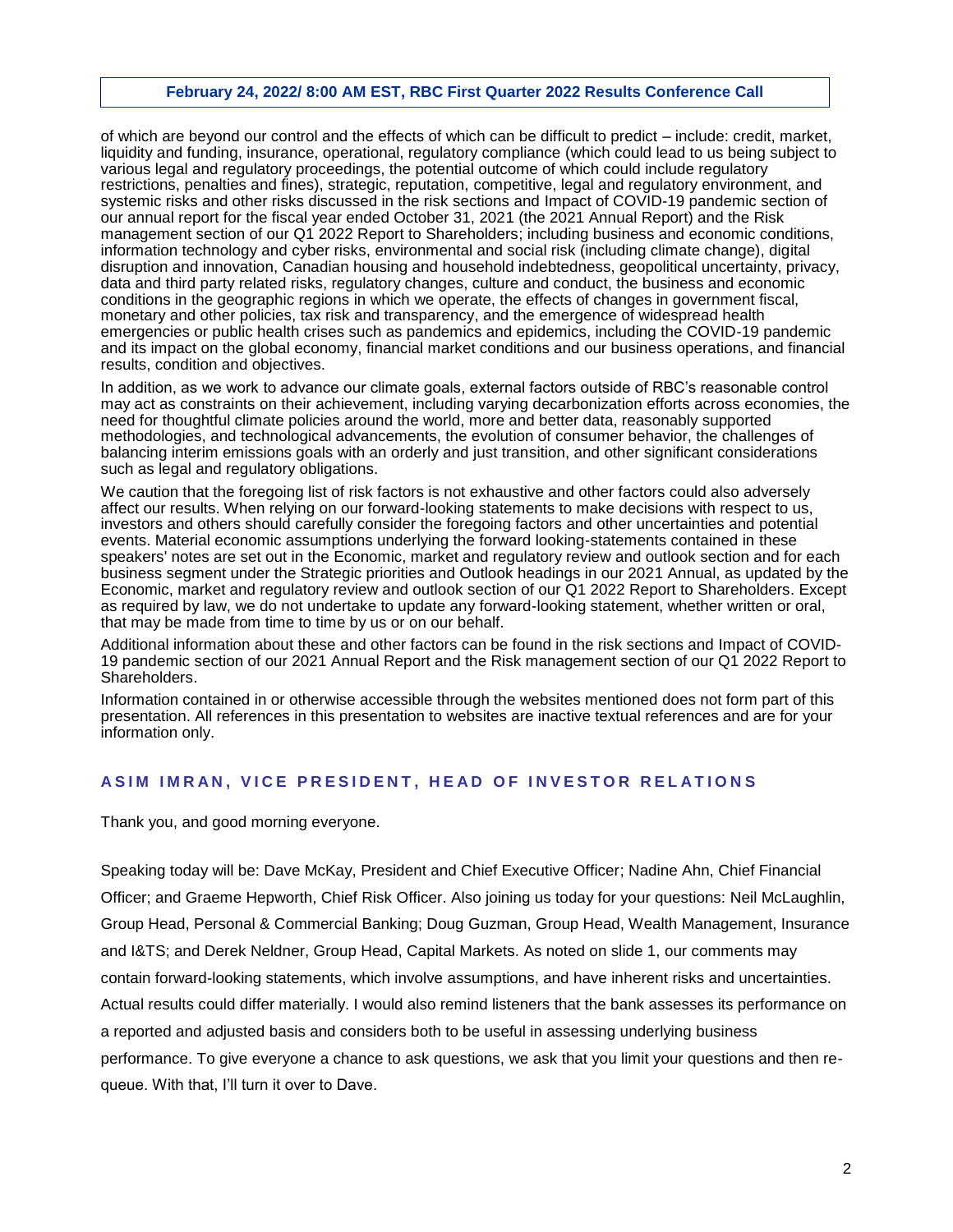### **D A V E M C K A Y , P R E S I D E N T & C H I E F E X E C U T I V E O F F I C E R**

Good morning everyone, and thank you for joining us.

Today, we reported earnings of \$4.1 billion, our second highest on record, underscoring the strength and scale of our franchises. Net income was up 6 percent from last year as we generated positive all-bank operating leverage while continuing to invest for growth. Pre-provision, pre-tax earnings were up 10 percent year-over-year, benefiting from robust client-driven volume growth in Canadian Banking and City National, strong Wealth Management results, and record Investment Banking revenue. These were partially offset by continued moderation in trading revenue and the impact of lower spreads.

Our 17.3 percent return on equity (ROE), combined with a strong capital ratio, enabled us to deploy capital in a balanced manner to support client-driven growth and long-term shareholder value. Our capital position supported \$1.7 billion in dividends to our largely Canadian shareholder base, as well as almost 9 million of share repurchases. In aggregate, we returned nearly \$3 billion to our shareholders for a total payout ratio of 72 percent. We also deployed our balance sheet across our businesses to support our clients' needs and ambitions, resulting in organic risk-weighted assets (RWA) growth<sup>1</sup> of \$13 billion in the current quarter. We ended this quarter with a robust Common Equity Tier 1 (CET1) ratio of 13.5 percent, representing \$14 billion in excess capital over an 11 percent level. This provides significant flexibility to continue investing in talent and technology to accelerate the deployment of capital for organic growth opportunities, and I will speak more to this strategy in a moment. Our strong capital position also enables further share repurchases, as well as providing us optionality to acquire quality franchises in growth segments that align with our current strategy and geographic footprint. Looking forward, we have a consistent and clear focus on creating client and shareholder value, and a disciplined, balanced approach to capital deployment as evidenced by 15 percent year-over-year growth in book value per share this quarter, and a 9 percent compounded annual growth rate over the last 3 years.

Before I speak to our growth opportunities, I want to touch on the macro environment. We continue to experience market and economic volatility driven by heightened geopolitical risk, continued supply chain disruption, acute labour capacity shortages, energy market imbalances, and the resulting high inflationary conditions. However, the underlying economic drivers are still strong. As we move past the Omicron peak, we can look to record household savings, over \$200 billion in Canada alone, driving consumer spending on goods and services, renewed immigration, demand for housing, increased business investment into 'just-incase' inventory strategies, and building new digital capabilities. Recent hawkish central bank commentary around the concerning level of inflation, and North American economies reaching full potential, suggests imminent rate increases, and an acceleration of quantitative tightening programs. While the prospect of

<sup>&</sup>lt;sup>1</sup> Organic growth reflects growth in RWA excluding impacts of models & methodology updates, asset quality, acquisitions & disposals and FX.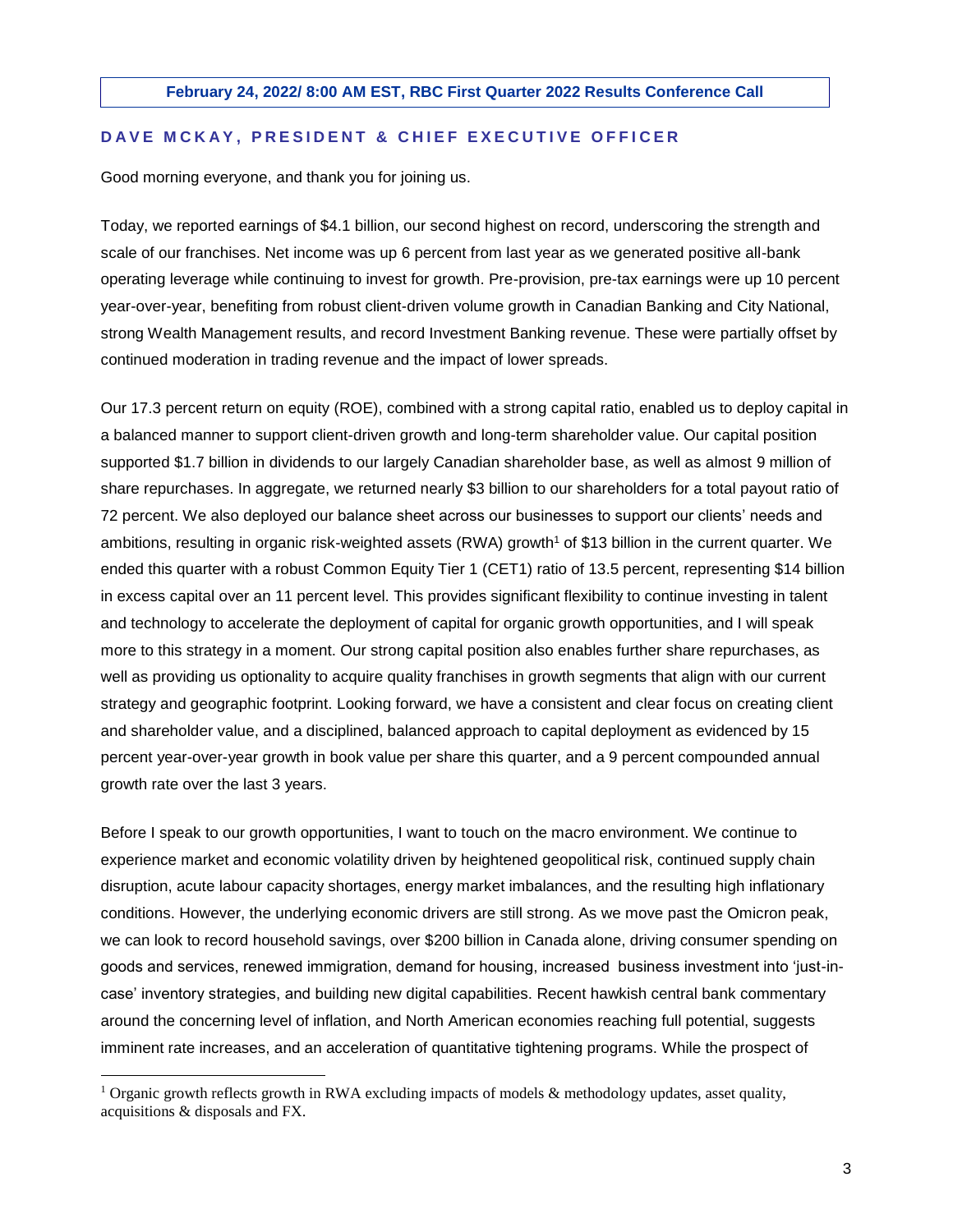benchmark rate increases has driven volatility in equity markets, we are well-positioned to benefit from rising interest rates, which Nadine will speak to later. However, we have also seen the yield curve flatten significantly over the last 3 months. This, combined with tight labour markets and economies reaching full potential, suggest we are closer to mid-cycle economic growth than the early stages of an economic recovery. As it relates to Canadian housing, we continue to monitor supply-demand imbalances across the country. We have long argued the supply-side of the market must be made more responsive to demand. We encourage policy makers at all levels of government, across all jurisdictions, to continue working together to implement policies that address the longer-term problems of limited supply, which are driving house price inflation and creating a risk to the long-term competitiveness of the Canadian economy

I'll now expand on an increasing number of client-focused opportunities to drive accretive, organic growth across our core businesses. Our leading scale enables us to invest concurrently in technology, sales capacity and client value, positioning us to deploy capital to drive revenue growth while increasing productivity, which Nadine will speak to later. And we will continue to leverage the significant investments we have made across our businesses over the last number of years.

In Canadian Banking, mortgages were up 11 percent year-over-year, adding nearly \$9 billion this quarter alone. We expect strong Canadian mortgage growth to continue in the high single-digit range driven by renewed levels of immigration, pent-up demand met by increased supply, and our continued investment in expanding our mortgage salesforce to capture this opportunity. On the payments side, overall consumer spending in late-January and through early-February was up 15 percent over pre-pandemic levels as restrictions continued to ease across Canada. We expect the continued reopening of the Canadian economy to drive increased credit card spend and, in time, a steeper recovery in revolving card balances. Our investments to enhance digital capabilities in these businesses resulted in over 55 percent of all new credit cards being sold digitally this quarter and our mortgage retention rates are exceptionally strong at 90 percent. We have also invested in a set of integrated banking and investment solutions to provide even more value to our clients, including last year's launch of RBC Vantage.

In addition, investments made to enhance our client value proposition continue to attract new clients. We are seeing increased engagement with our digital payment and investment products, including MyAdvisor, which now has nearly 3 million clients, up from 2 million in just one year. In the last two years alone, we have gained over 80 basis points of market share in core chequing deposits and nearly 50 basis points of market share gains in mortgages. And the gross number of retail clients added in the last 4 years have contributed nearly \$1 billion of revenue to our Canadian Banking franchise. We also expect stronger growth in commercial lending from higher credit line utilizations driven by our clients desire to rebuild inventory levels and adjust business models in light of the persistent supply chain disruptions and labour shortages. We are expanding our commercial account management teams and reimagining our products and services to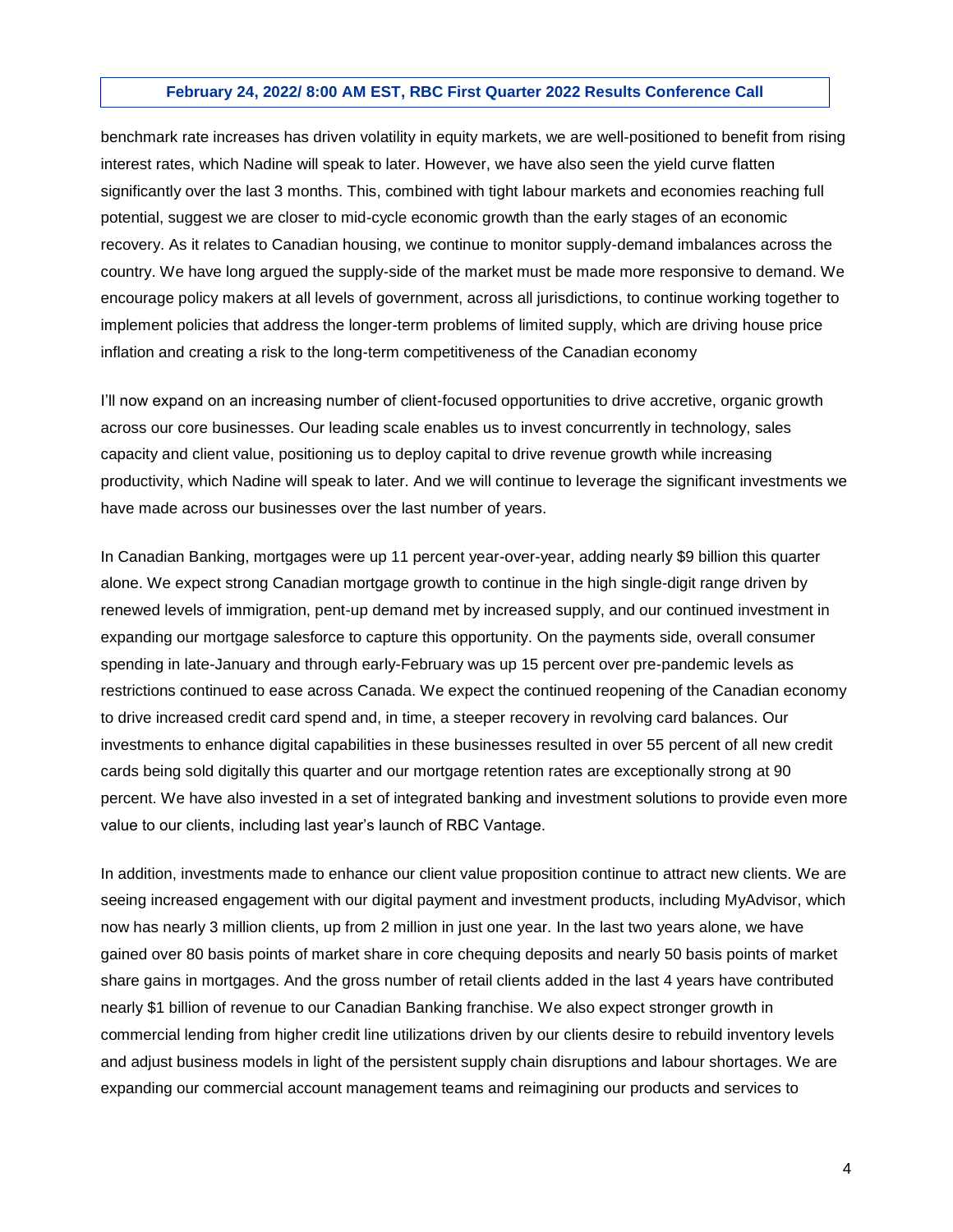capture this changing client value chain, including growing Ownr, an RBC Venture, and RBCx, our platform to help entrepreneurs scale up in tech and life sciences verticals.

Turning to City National. Average loans, excluding triple-P loans, grew 15 percent from last year, with retail loans up 25 percent. Loan balances have increased to US\$56 billion, nearly 2.5 times the levels from when we acquired this high quality growth franchise in fiscal 2016. We are in the process of further investing in City National's technology and operational infrastructure for the next phase of growth, including deploying improved commercial lending and mobile banking platforms. Looking forward, we expect City National to continue to generate strong, accretive growth through our multi-pronged strategy. This includes expanding private banking capabilities through mortgage-led growth and growing our mid-market commercial division. These strategies alone have added US\$6 billion in loans over the past 2 years. Furthermore, City National's leading entertainment franchise, supported by our FilmTrack acquisition, is well positioned to benefit from the industry trend of increasing investment in original content and programming.

Turning to our broader wealth and asset management franchises across North America, we're continuing to drive growth in these high-ROE businesses, building on our current momentum. Canadian and U.S. Wealth Management assets under administration (AUA) increased 18 percent and 14 percent year-over-year, respectively. And, RBC Global Asset Management (GAM) assets under management (AUM) increased 9 percent from last year to nearly \$600 billion, with over 80 percent of AUM outperforming the benchmark on a 3-year basis<sup>2</sup>. Looking forward, we will continue to expand our existing team of over 2,000 advisors in Canadian Wealth Management.

Our differentiated technology advantage and investment expertise help drive strong advisor productivity, generating revenue per advisor that is over 20 percent<sup>3</sup> above the Canadian industry average. And in U.S. Wealth Management, we remain focused on organically scaling our platform by adding experienced advisors and leveraging our investment in new products and technology. Investments we made in new securitieslending products resulted in strong lending growth of nearly US\$3 billion over the past year. This portfolio generated nearly US\$80 million in revenue in 2021. Since the start of fiscal 2019, we have brought in Financial Advisors who are expected to bring over US\$60 billion of AUA. These advisors are attracted to our client-first culture coupled with our leading, integrated technology platform.

Our growing investments in people and technology have resulted in considerable momentum in our Capital Markets franchise, as demonstrated by our record Corporate & Investment Banking revenue of \$1.4 billion this quarter. We have strengthened our talent in key verticals, including adding managing directors in U.S. Investment Banking, especially in the technology and healthcare sectors, as well as our M&A group. These

 $2$  As at December 2021, gross of fees.

<sup>3</sup> Investor Economics, October 2021.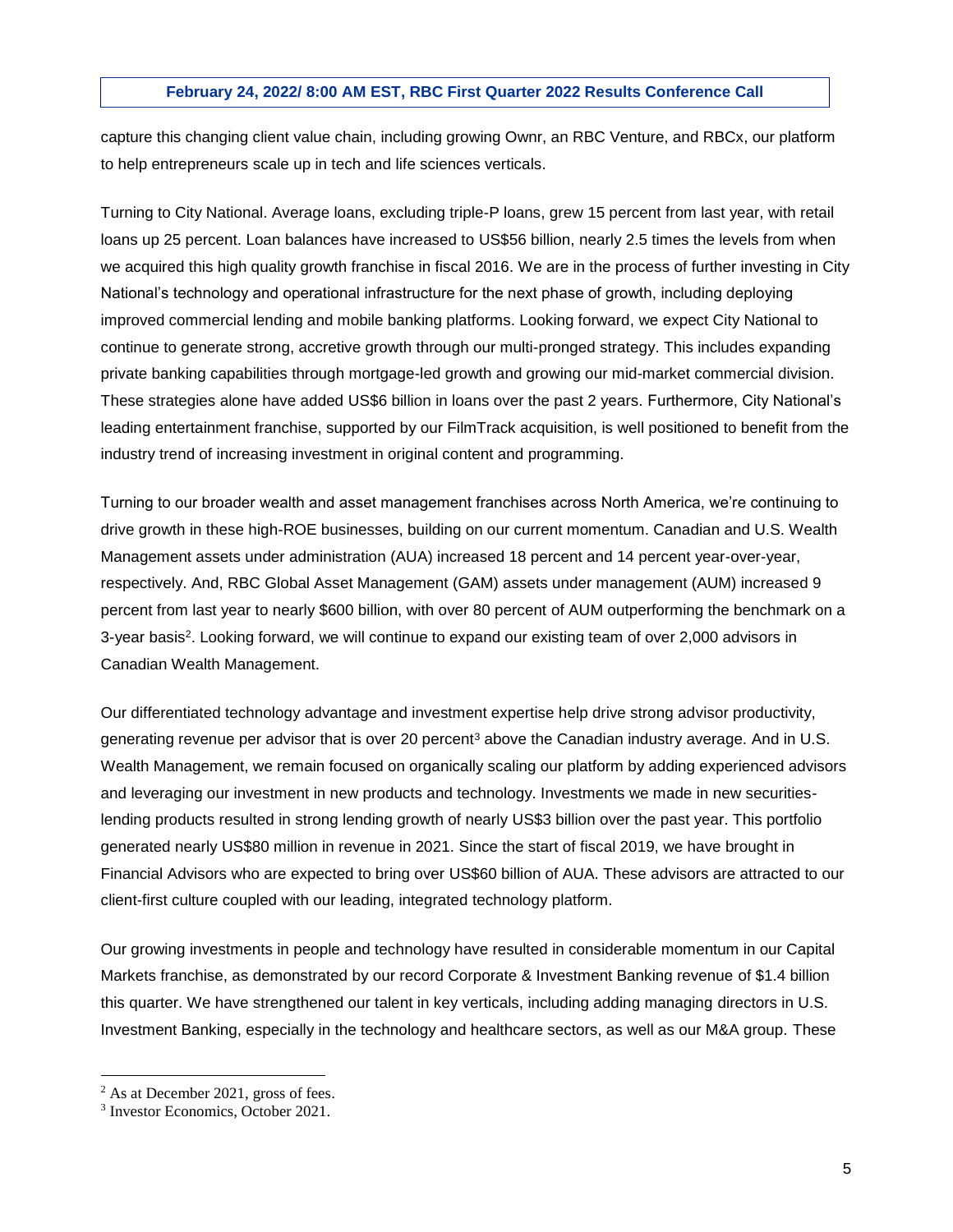investments have propelled RBC Capital Markets to 9th in the global league tables<sup>4</sup>, and position us to win increasingly attractive mandates going forward in some of the most active sectors. We are also increasingly helping our clients execute on their own sustainability strategies. We provided \$84 billion in sustainable finance in 2021, up from \$73 billion in 2020, building towards our target of \$500 billion by 2025. And Aiden, our AI-based electronic trading platform, has continued to gain traction, supporting our Global Markets clients during these volatile times. We believe these investments have structurally enhanced the earnings power of our Capital Markets franchise, and we expect to continue to drive pre-provision, pre-tax earnings above \$1 billion per quarter through 2022. Our investment banking pipeline remains healthy given the near-term economic outlook and an increased desire from clients to accelerate their own growth strategies.

In this context, we will look to continue to deploy capital into Capital Markets, including support for underwriting commitments, as our global clients continue to rely on us as an innovative and trusted partner.

To sum up, we have started 2022 with continued, strong momentum across our largest franchises. Our results reflect significant investments in our people, technology, products and services to deliver differentiated value for our existing clients, and to continue attracting new client relationships. We have a clear focus on driving long-term shareholder value, and we will continue to deploy capital in a balanced manner.

Nadine, over to you.

 $\overline{a}$ 

# **NADINE AHN, CHIEF FINANCIAL OFFICER**

Thanks Dave, and good morning everyone. I will start on slide 7. We reported Earnings per Share of \$2.84 this quarter, up 7 percent from last year.

Revenue growth was driven by strong investment management fees and mutual fund revenue, as well as strong M&A advisory fees. Pre-provision, pre-tax earnings increased 10 percent year-over-year, also benefiting from positive all-bank operating leverage. Our effective tax rate increased 270 basis points from last year, mainly due to the net impact of tax adjustments, and changes in earnings mix. Going forward, we expect our effective tax rate to normalize back towards 22 to 23 percent through the rest of the fiscal year. Before I discuss our segment results, I will spend some time on three key topics – capital deployment, rate sensitivity, and our expense outlook.

Starting with capital on slide 8. Our CET1 ratio was down 20 basis points sequentially to 13.5 percent. Our earnings added 74 basis points of capital this quarter, well in excess of 29 basis points of capital used to generate client-driven RWA growth. Net credit migration lowered RWA by \$2 billion. Balanced capital

<sup>4</sup> Dealogic, based on global investment banking fees, Fiscal Q1 2022.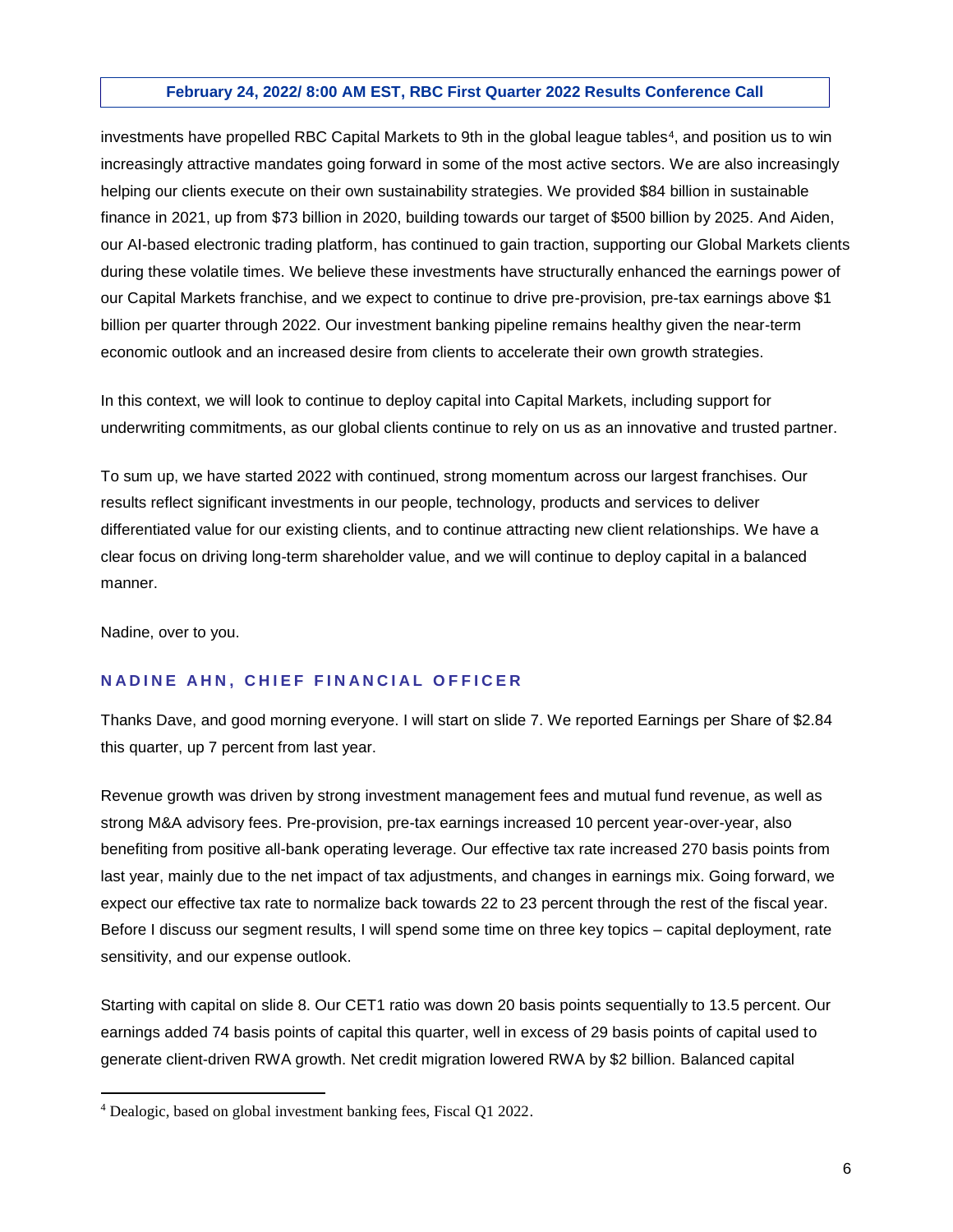deployment included 54 basis points of capital returned to shareholders through dividends and share repurchases.

Moving on to slide 9. Net interest income was up 5 percent year-over-year, as strong client-driven volume growth in Canadian Banking and City National continued to offset the impact of lower net interest margins.

Now to slide 10. While the impact of low interest rates continued to persist, we started to see a stabilization of net interest margins in our banking franchises on both sides of the border. Canadian Banking NIM was down 1 basis point sequentially as the competitive nature of the mortgage market drove asset spreads lower. We continued to see lower benefits from mortgage prepayment revenue, a trend we expect to moderate going forward. These factors were partially offset by an accounting adjustment that impacted NIM last quarter. City National's NIM was up 6 basis points relative to last quarter, with Paycheck Protection Program loans contributing most of the increase. We expect our Triple-P loan portfolio to largely run-off by year-end. To provide context on our sensitivity to rising interest rates ‒ it's important to remember that the cumulative impact of lower interest rates across 2020 and 2021 reduced our revenue by approximately \$2 billion. This was partly driven by lower Canadian Banking deposit spreads and lower asset yields impacting City National. Going forward, we are well-positioned to benefit from the likely scenario of rising interest rates. We estimate that a 25 basis point increase in short-term interest rates<sup>5</sup> could result in over \$175 million of additional revenue over 12 months in our Canadian Banking and U.S. Wealth Management businesses. We expect this benefit to be compounded by higher volumes and a shift in mix towards higher yielding assets over time. At the same time, we expect the benefit from rate hikes to be impacted by the competitive asset-pricing environment, as economies recover. As interest rates increase, we expect deposit re-pricing in our low-beta retail banking deposit franchises will slowly increase towards historical levels over time, reflecting trends we experienced in the previous rate hike cycle. An environment of higher interest rates and a normalization of surplus liquidity in wholesale markets would be beneficial to our \$300 billion repo business where spreads have declined significantly from 2020 levels.

Turning to expenses on slide 11. Non-interest expenses were up 1 percent year-over-year or 3 percent excluding the impact of variable and stock-based compensation. Adjusting for the partial release of the legal provision in U.S. Wealth Management, and excluding variable and share-based compensation across our businesses, expense growth was 5 percent year-over-year. Salaries & benefits were up over 4 percent as we continued to invest in sales capacity and back-end operations to support increasing client activity in our many growth verticals. We also saw an increase in marketing and travel costs compared to levels in the first half of 2021. The top of slide 12 gives you an idea of how we think about expenses. We have grouped total costs across a continuum of key categories, including the foundational governance costs to run the bank. These would include regulatory and risk management costs. A large part of our run-the-bank spend is also

<sup>5</sup> Represents the 12-month revenue exposure (before-tax) to an immediate and sustained shift in interest rates.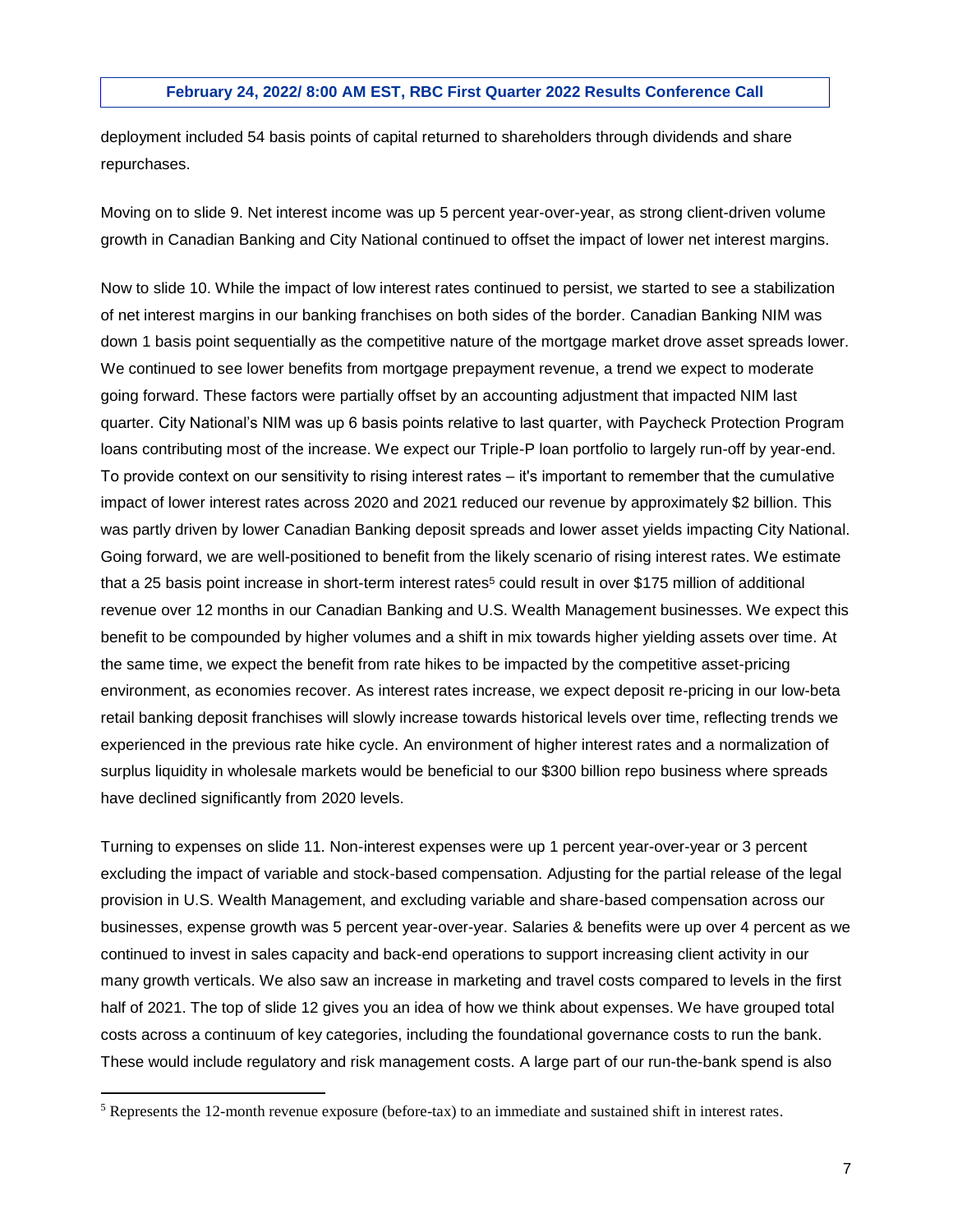related to operational and technology costs, including our core systems. We continue to act on opportunities to drive efficiencies and productivity in these areas, while investing in innovating for the future. We expect our scale and growing revenue to generate inherent operating leverage over this cost base, which is relatively less variable in nature. Our new digital account opening experience for retail clients has reduced the average time to completion by nearly 70 percent. This has freed up capacity for our advisors to focus on delivering value-added advice and deepening client relationships. Our AppDev teams are utilizing our Next Generation Development platform, which is generating efficiency through automation and re-use.

Then there is another bucket of costs, which are investments to add new, revenue-generating products & capabilities, which Dave spoke to earlier. Lastly, there are the investments to drive growth that have a flexible cost structure, which represent approximately 30 percent of our cost base. These are costs that largely scale up or down with revenue generated, including our commissioned salesforce, and client-facing employees in our Capital Markets and Wealth Management platforms, where we pay for performance. There are also variable non-compensation costs such as trade execution where we will look to drive productivity improvements. Now to the bottom of the slide for our expense expectations, excluding variable and sharebased compensation. We expect structural costs to be higher this year, partly due to the impact of inflation, along with the realization of previously committed costs, such as higher salaries. And, we will continue to invest in technology, add to our client-facing salesforce across our largest segments, and scale our marketing spend to drive forward our strategic priorities. And lastly, we will continue to invest in efficiency initiatives that streamline and simplify our operations and processes. In aggregate, we expect annual expenses, excluding variable and share-based compensation, to grow at the higher end of the low-single digit range in 2022. This includes the recognition and subsequent partial release of the legal provision in U.S. Wealth Management. And as we recognize the benefits of the forward curve, we expect our full year Canadian Banking efficiency ratio to fall under 40 percent in 2023.

Moving to our business segment performance beginning on slide 13. Personal & Commercial Banking reported earnings of \$2 billion this quarter, up 10 percent from last year. Canadian Banking net interest income was up 3 percent year-over-year, as strong volume growth was partially offset by lower spreads. Growth in business volumes was strong on both sides of the balance sheet. While credit card balances increased, this was largely due to higher transactor balances as revolve rates remain near pandemic-lows. Higher credit card spend also contributed to higher non-interest income, as did higher mutual fund distribution fees. Canadian Banking generated operating leverage of 2.8 percent, with expenses up 3 percent year-over-year.

Turning to slide 14. Wealth Management reported earnings of \$795 million, up 24 percent from last year. The segment generated positive operating leverage, even after adjusting for the partial release of last quarter's legal provision. Canadian Wealth Management, U.S. Wealth Management and RBC GAM revenue growth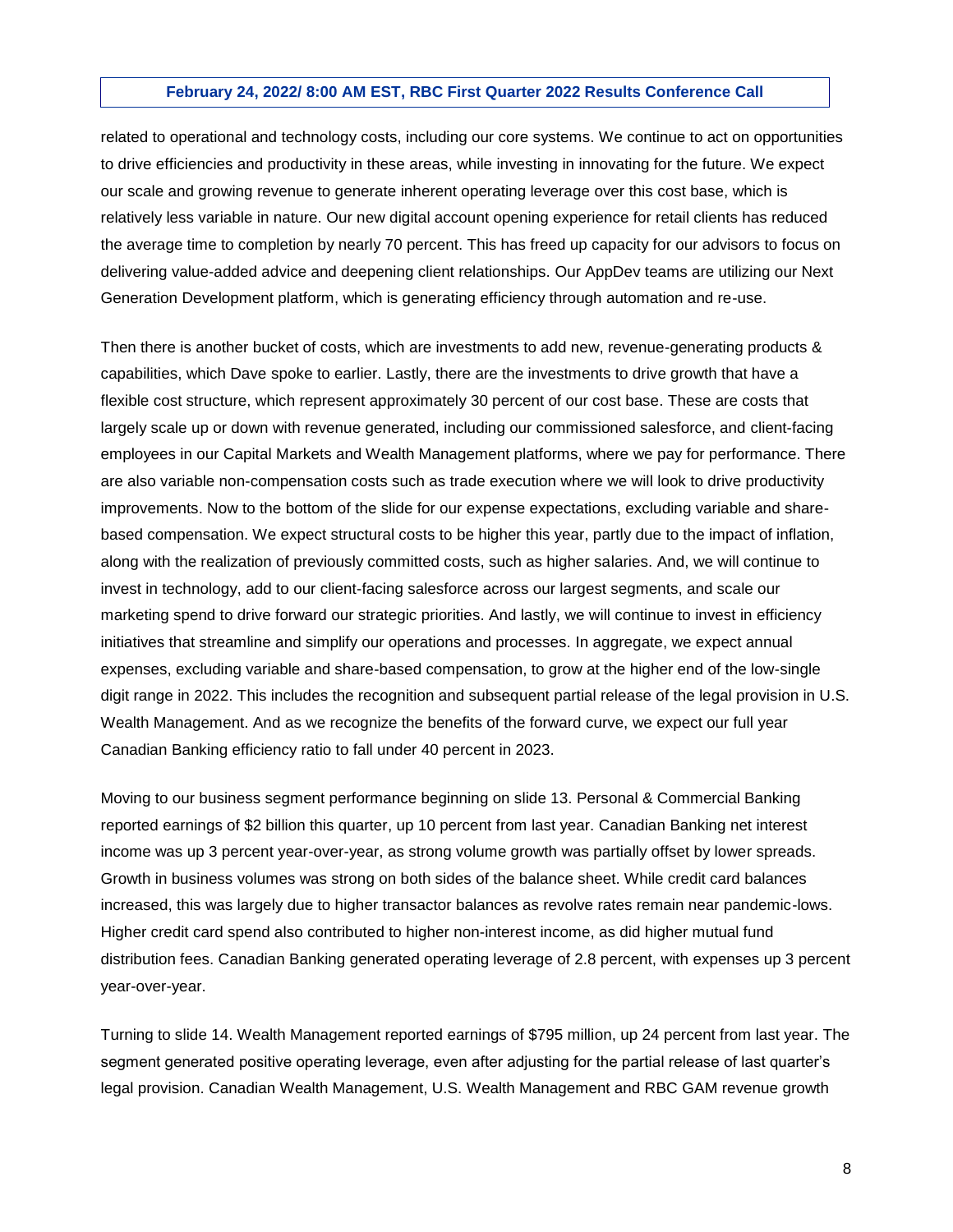benefited from higher fee-based client assets, reflecting favourable equity markets and net sales. RBC GAM generated positive net sales of over \$5 billion this quarter. However, Canadian retail net sales were lower than the prior year partly due to redemptions out of fixed income funds, especially in December which saw heightened market volatility. U.S. Wealth Management revenue also benefited from continued, double-digit volume growth at City National, partially offset by lower spreads.

Turning to Insurance on slide 15. Net income of \$197 million decreased 2 percent from record first quarter results a year ago. Lower earnings were largely due to claims experience and the impact of lower new longevity reinsurance contracts. These factors were partially offset by business growth, and higher favourable investment-related experience.

On to slide 16. I&TS net income of \$118 million decreased 4 percent from a year ago, mainly reflecting higher technology-related costs. The current quarter also saw higher revenue from funding and liquidity, client deposits and asset services businesses.

Turning to slide 17. Capital Markets reported earnings of over \$1 billion, down 3 percent from last year, including the impact of a higher effective tax rate. Pre-provision, pre-tax earnings surpassed \$1 billion again this quarter, helping drive our strong book value growth. Corporate & Investment Banking reported record revenue of \$1.4 billion, underpinned by record loan syndication and M&A fees. Higher equity origination fees, record lending revenue and higher debt origination fees also contributed to stronger revenue. In contrast, Global Markets revenue continued to moderate from elevated levels last year as narrower spreads impacted both FICC and Repo revenue, which were down 12 percent and 5 percent, respectively. Equities revenue was robust, but down 2 percent from strong results last year.

To conclude, we are well-positioned to continue growing client-driven volumes and benefit from higher interest rates. Looking forward, we remain focused on disciplined cost management and balancing our capital deployment to continue delivering value for our shareholders and clients.

With that, I'll turn it over to Graeme.

# **GRAEME HEPWORTH, CHIEF RISK OFFICER**

Thank you Nadine and good morning everyone.

Starting on slide 19, allowance for credit losses on loans of \$4.4 billion remains largely unchanged from last quarter, as write-offs and the release of reserves on performing loans were nearly offset by higher provisions on impaired loans. This marks our fifth consecutive quarter with reserve releases on performing loans, reflecting continued improvements in our macroeconomic outlook and in the credit quality of our portfolio. However, the magnitude of the releases this quarter were tempered by the economic uncertainty related to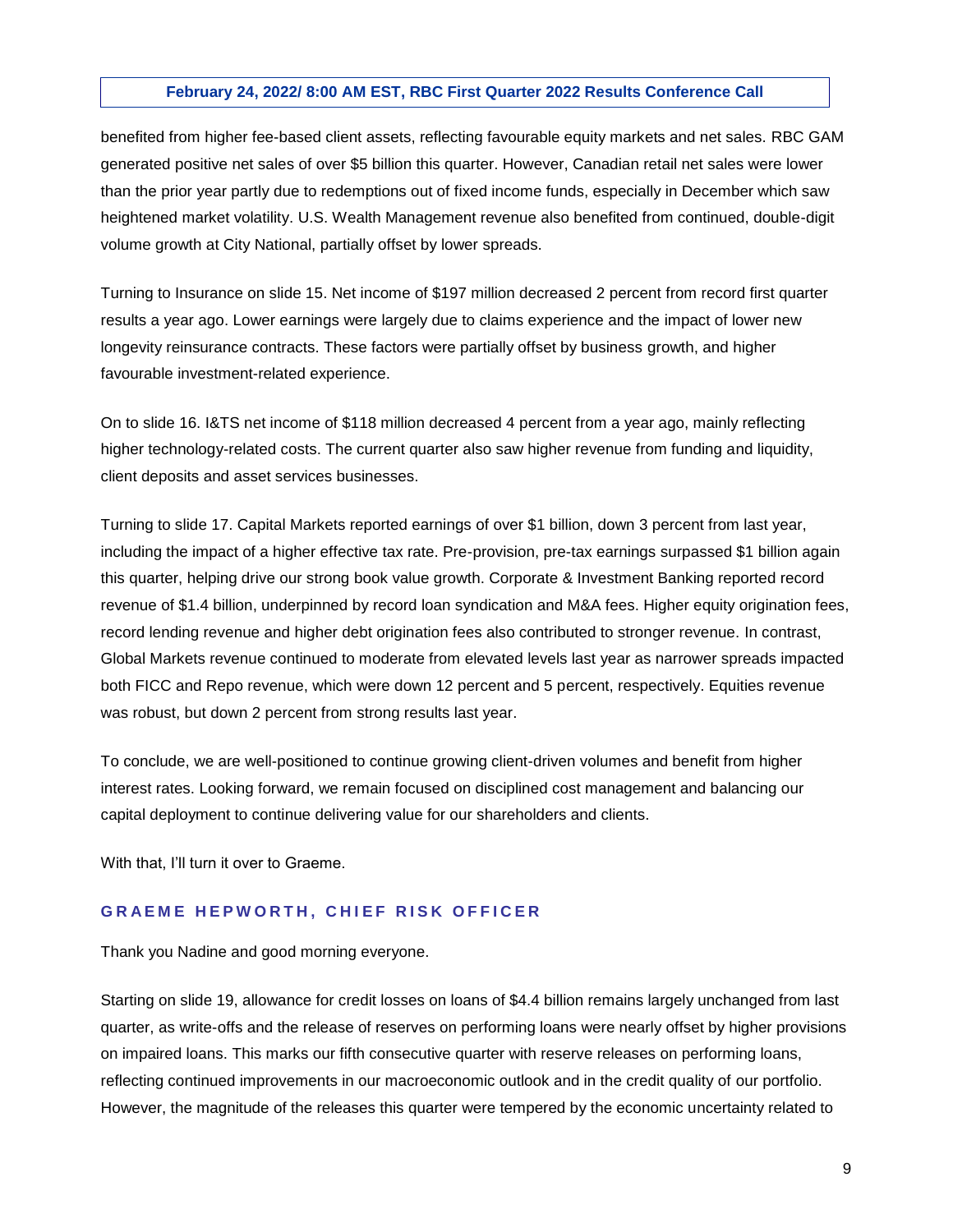the headwinds I noted last quarter; namely, the Omicron wave of the COVID-19 pandemic, inflationary pressure, and the pace and scale of anticipated interest rate increases. As Dave noted earlier, while the impact of the Omicron wave has now largely subsided, the impacts of inflation and rising rates are expected to persist. Reserve releases of \$80 million this quarter bring our total release to \$1.4 billion since the start of 2021. When combined with considerable portfolio growth of 17 percent over the last two years, our ACL ratio is now approaching pre-pandemic levels at 58 basis points.

Turning to slide 20, our Gross Impaired Loans of \$2.1 billion were down \$167 million or 3 basis points during the quarter. Impaired loan balances once again decreased across all our major businesses. New formations<sup>6</sup> of \$263 million were at their lowest level in almost 10 years, reflecting the significant liquidity accumulated over the pandemic, the ongoing economic recovery, and the continued benefits to clients from government support programs.

Turning to slide 21, provision for credit losses (PCL) on impaired loans of \$180 million, or 9 basis points, was up 2 basis points quarter-over-quarter, but remains well below pre-pandemic levels and below our long-term averages. In our Canadian Banking retail portfolio, PCL on impaired loans was up \$13 million quarter-overquarter, with modest increases across most products. We also saw delinquencies begin to rise during the quarter. These increases can be attributed to a few factors, including seasonality, the winding down of certain government support programs and to client behaviour beginning to revert to more historic norms. Overall delinquency levels remain below pre-pandemic levels.

In our Canadian Banking commercial portfolio, PCL on impaired loans was up \$27 million quarter-overquarter which is largely driven by provisions on two larger accounts. Despite the increase this quarter, we continue to see positive credit migration and a reduction in watchlist exposure in this portfolio.

In Capital Markets, we had a \$12 million net recovery on impaired loans in the quarter, which is the fourth consecutive quarter with net recoveries in Capital Markets, as this portfolio continues to benefit from a constructive operating environment and strong market liquidity.

Finally, in Wealth Management, PCL on impaired loans decreased \$11 million quarter-over-quarter, largely due to the reversal of a provision taken in the Information Technology sector last quarter at City National.

I'll now turn briefly to market risk on slide 22. During the quarter, we saw market volatility increase, as central banks started to reverse course on monetary policy, the Omicron wave of the pandemic hit its peak, geopolitical tensions rose in Ukraine and Russia, and inflationary pressure came to the forefront. Notwithstanding the increased market volatility, there were no days with net trading losses in the quarter, as

<sup>6</sup> New formations for collectively assessed portfolios in Canadian Banking and Caribbean Banking are net of amounts returned to performing, repayments, sales, FX, and other movements, as amounts are not reasonably determinable.